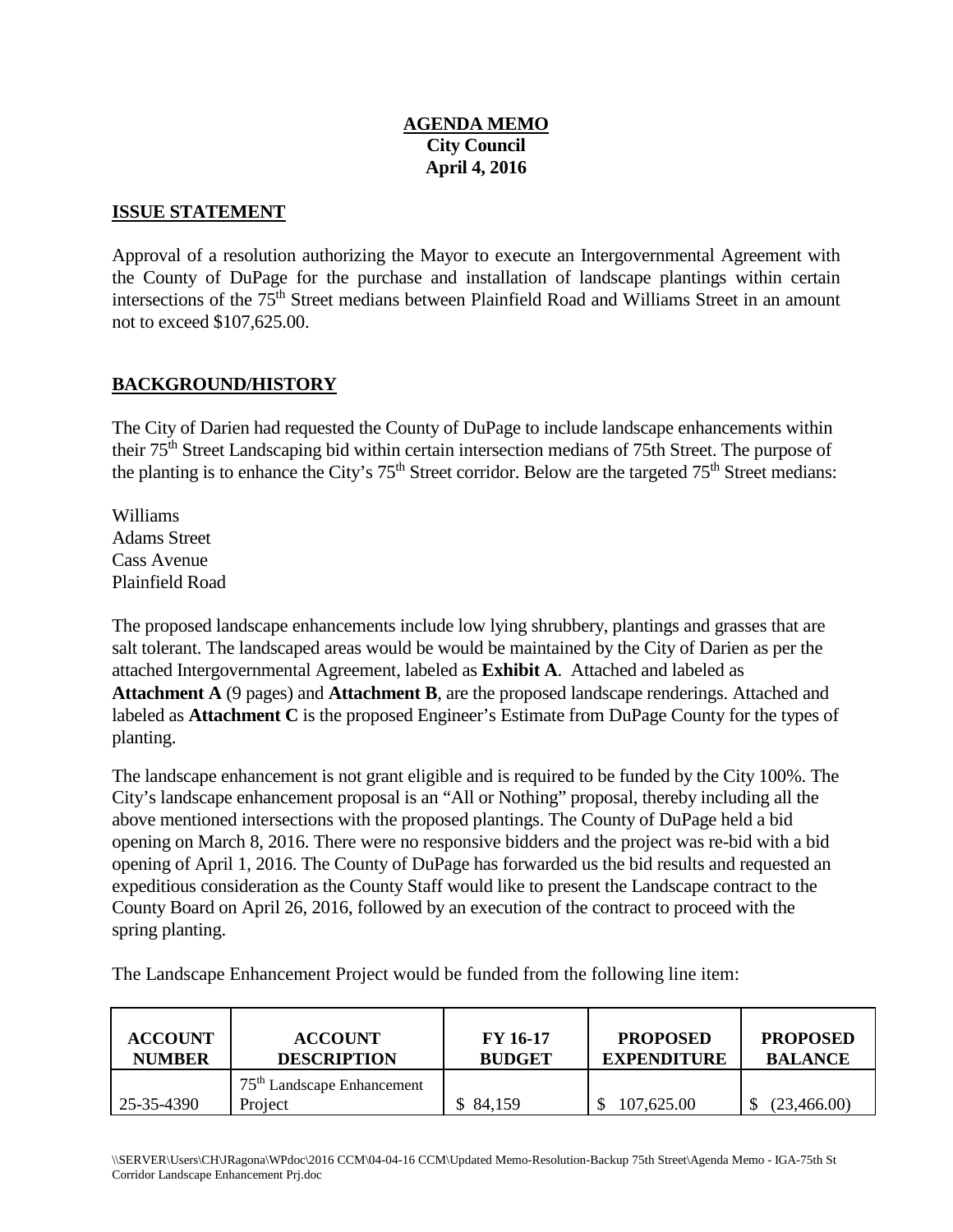75th Street-Landscape Enhancements Project April 4, 2016 Page 2

#### **COMMITTEE OF THE WHOLE RECOMMENDATION**

 The Committee of the Whole reviewed this item at the February 23, 2016 Budget meeting and recommended funding the landscaping project at a cost of \$84,159. Due to timing, this item was not brought to the Municipal Services Committee.

#### **ALTERNATE CONSIDERATION**

As directed by City Council.

#### **DECISION MODE**

 This item will be considered at the City Council meeting on April 4, 2016, New Business, for formal consideration. formal consideration.<br>- \SERVER\Users\CH\Ragona\WPdoc\2016 CCM\04-04-16 CCM\Updated Memo-Resolution-Backup 75th Street\Agenda Memo - IGA-75th St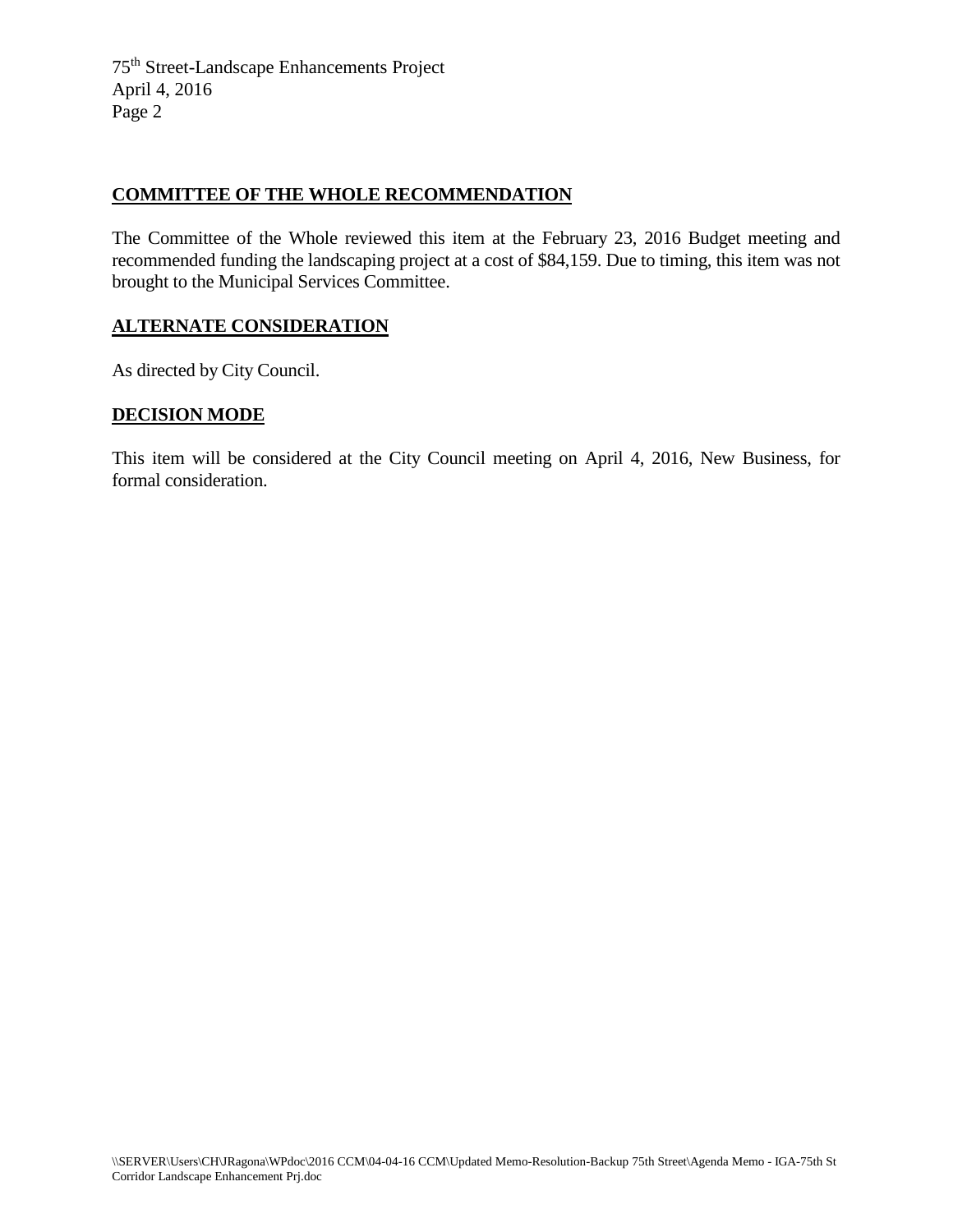# **DU PAGE COUNTY DIVISION OF TRANSPORTATION**

# **OPENING OF PROPOSALS**

Friday, April 01, 2016 10:00 AM

C.H. 33 75TH Street Landscaping Section 15-00233-07-LS (Exner Rd/Williams St to Farmingdale Drive)

> Engineer's Estimate: \$62,975.00-Base; \$84,088.40-Alternate

| <b>BIDDER</b> | V | <b>BID AMOUNT</b>                   |
|---------------|---|-------------------------------------|
| Sebert        |   | B& \$72,079,00<br>A: \$105,018,00   |
| Nettle Creek  |   | $B: 361,000.00$<br>A: \$107, 265.00 |
|               |   |                                     |
|               |   |                                     |
|               |   |                                     |
|               |   |                                     |
|               |   |                                     |
|               |   |                                     |
|               |   |                                     |

 $\sqrt{\frac{1}{2}}$  Proposal includes the following:

- o Addenda (if any)
- Apprenticeship or Training Program Certification (not for federally funded projects)  $\circ$
- o Bid Bond (or Check)
- Signatures  $\circ$

AGE COUNTY<br>TRANSPORTATION

2016 APR -1 AM IO: 00